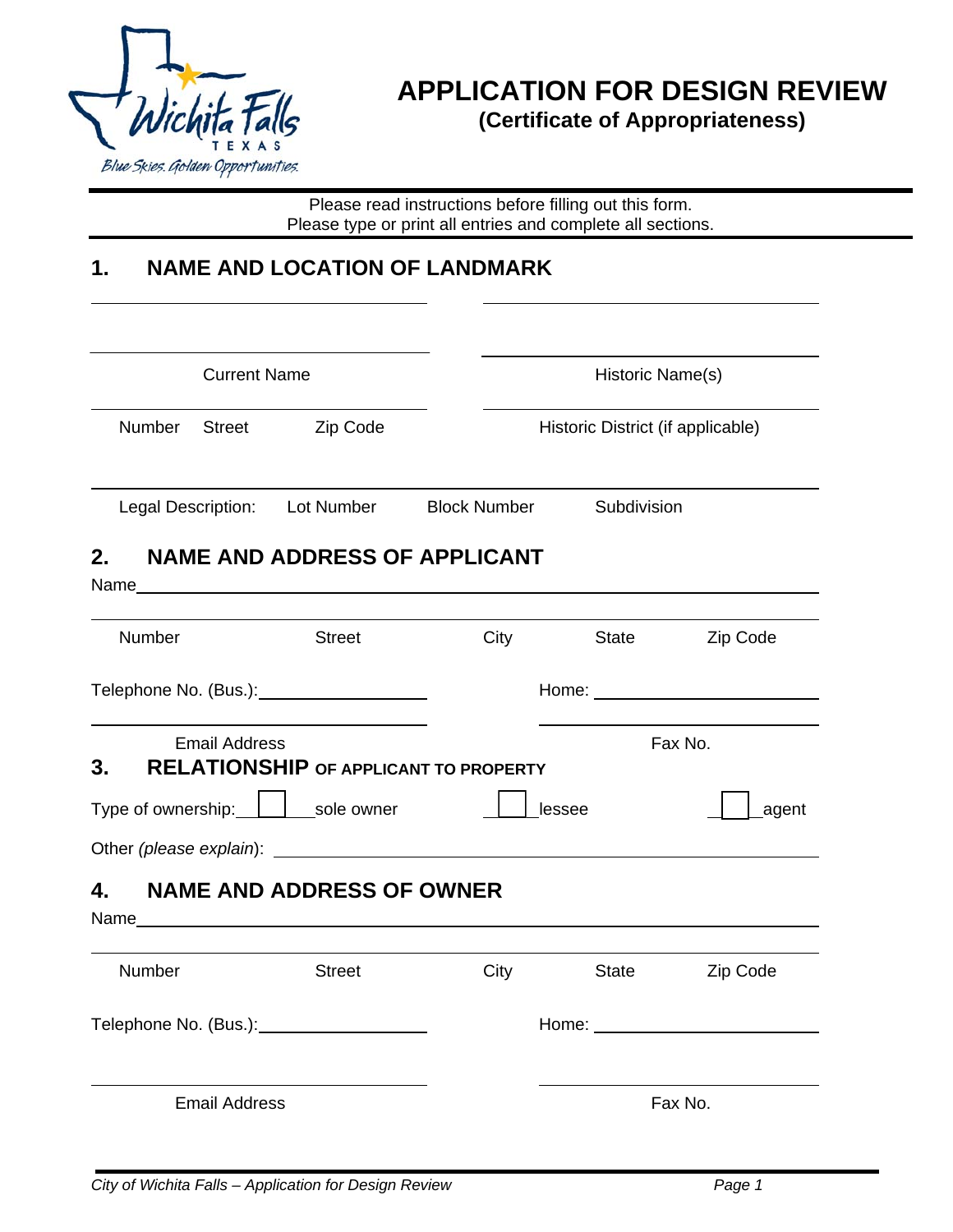# **5. DESCRIPTION OF PROPOSED MODIFICATION, IMPROVEMENT,**  *OR* **CONSTRUCTION**  Minor alteration or construction and clean construction Major alteration or construction Reposition Repoint masonry Sign Remove architectural elements **Example 2** Lighting New architectural elements Demolition, removal, or relocation New Lubber 2015 New construction **Addition** Addition Awning or canopy Addition Awning or canopy Australian Awning or canopy New type windows **Other:** *Please specify below* **Other:** *Please specify below* New type doors New type surface materials Paint **Describe:**  Use Continuation Sheet if necessary  $\overline{a}$

#### **Architect Name** *or* **Designer for the Change:**

 $\overline{a}$ 

| <b>Number</b>        | <b>Street</b> | City                                              |                 | <b>State</b>  | Zip Code |
|----------------------|---------------|---------------------------------------------------|-----------------|---------------|----------|
|                      |               | <b>Approximate cost of construction:</b>          |                 |               |          |
| <b>Work Done By:</b> |               | Contractor                                        | Licensed/Bonded | name, company |          |
|                      |               | Other:                                            |                 |               |          |
|                      |               |                                                   |                 |               |          |
|                      |               | <b>Anticipated Start-Up Date:</b> (no later than) |                 |               |          |
|                      |               | Anticipated Date of Completion: (no later than)   |                 |               |          |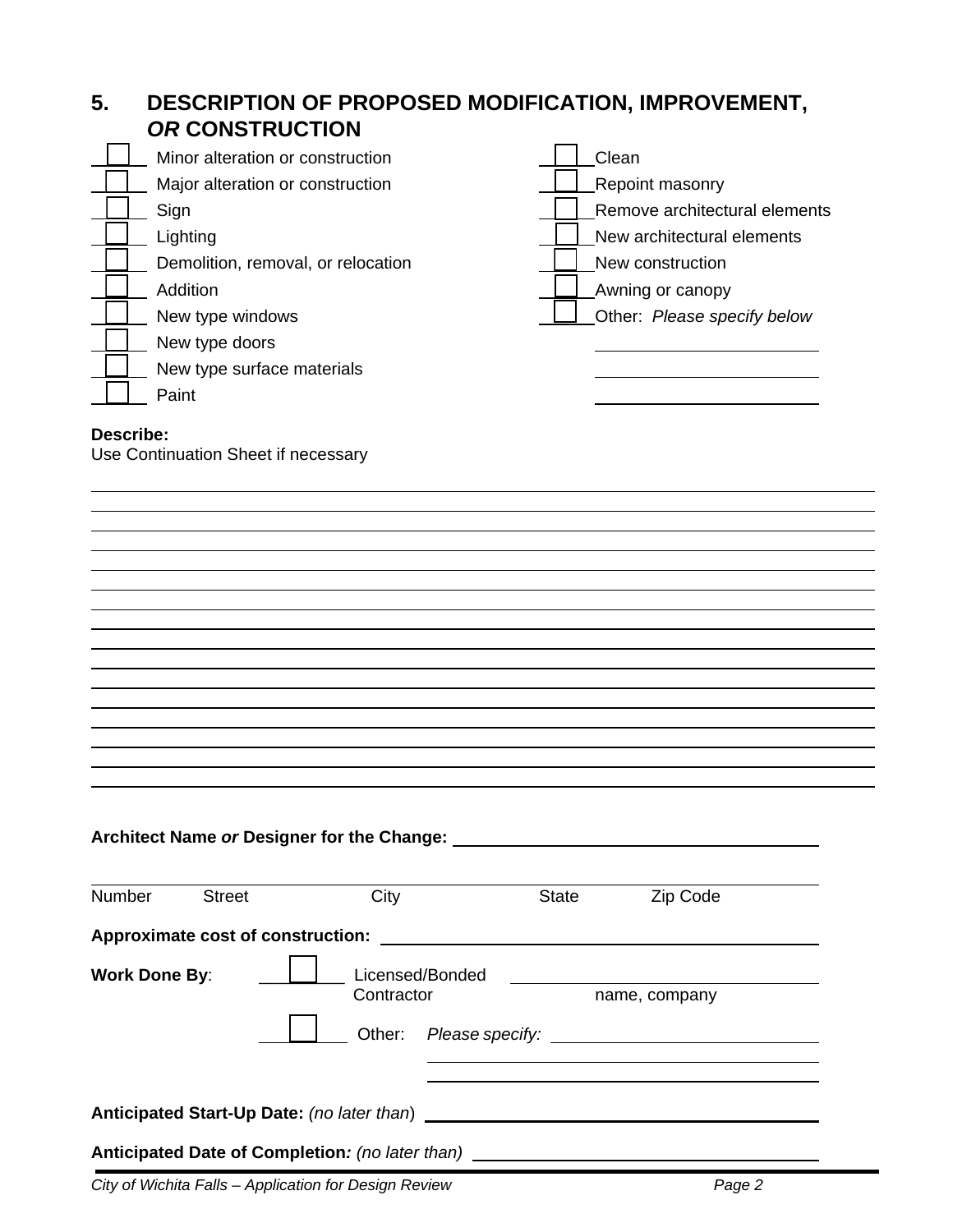#### **6. COMPATIBILITY OF PROPOSED MODIFICATION WITH HISTORIC SIGNIFICANCE**

### **7. REQUIRED ACCOMPANYING ITEMS**

 $\overline{a}$ 

 $\overline{a}$ 

Sufficient materials shall accompany this application in order to enable the Landmark Commission to make an informed decision. For example, the following items:



### **8. PENDING REGULATORY ACTIONS**

Is there a building permit or any approval pending by any other regulatory or administrative authority, which may have a bearing on the proposed modifications, improvements, construction, or demolition?  $\Box$  Yes  $\Box$  No If so, please specify.  $\overline{a}$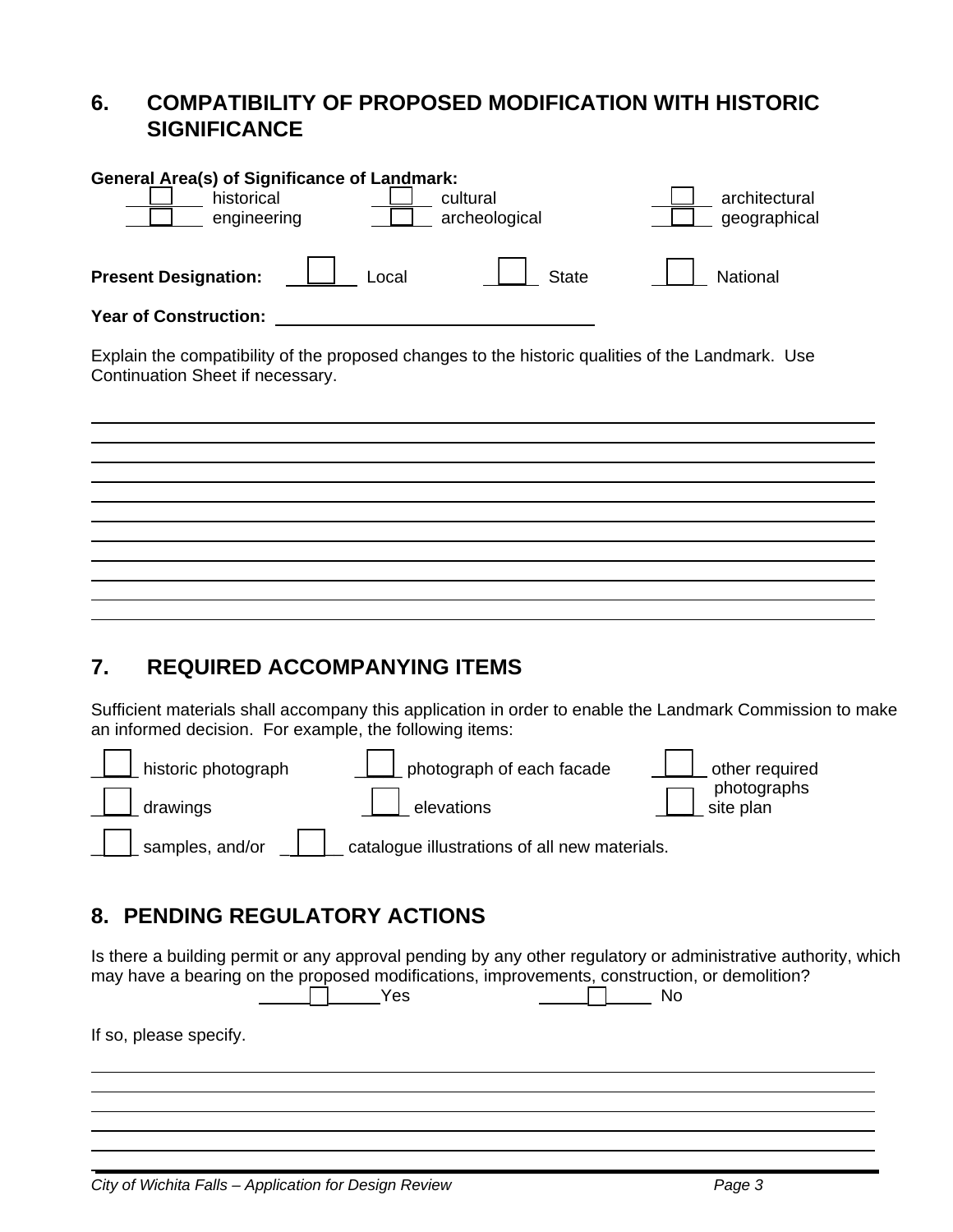### **9. REPRESENTATIVE OF APPLICANT**

 $\overline{a}$ 

 $\overline{a}$ 

 $\overline{a}$ 

(Representative should have authority to commit applicant to make changes that may be suggested *or* required by the Commission.)

| Title or Relationship to Applicant: Note that the state of the state of the state of the state of the state of                                                                                                                 |  |  |  |  |  |  |
|--------------------------------------------------------------------------------------------------------------------------------------------------------------------------------------------------------------------------------|--|--|--|--|--|--|
| Zip Code                                                                                                                                                                                                                       |  |  |  |  |  |  |
|                                                                                                                                                                                                                                |  |  |  |  |  |  |
| SIGNATURE OF OWNER CONTRACT CONTRACT CONTRACT OF OWNER CONTRACT OF STREET AND RESIDENCE OF OUR SERVICE OF STREET AND RESIDENCE OF OUR SERVICE OF OUR SERVICE OF OUR SERVICE OF OUR SERVICE OF OUR SERVICE OF OUR SERVICE OF OU |  |  |  |  |  |  |
|                                                                                                                                                                                                                                |  |  |  |  |  |  |
|                                                                                                                                                                                                                                |  |  |  |  |  |  |
|                                                                                                                                                                                                                                |  |  |  |  |  |  |
|                                                                                                                                                                                                                                |  |  |  |  |  |  |
|                                                                                                                                                                                                                                |  |  |  |  |  |  |
|                                                                                                                                                                                                                                |  |  |  |  |  |  |
|                                                                                                                                                                                                                                |  |  |  |  |  |  |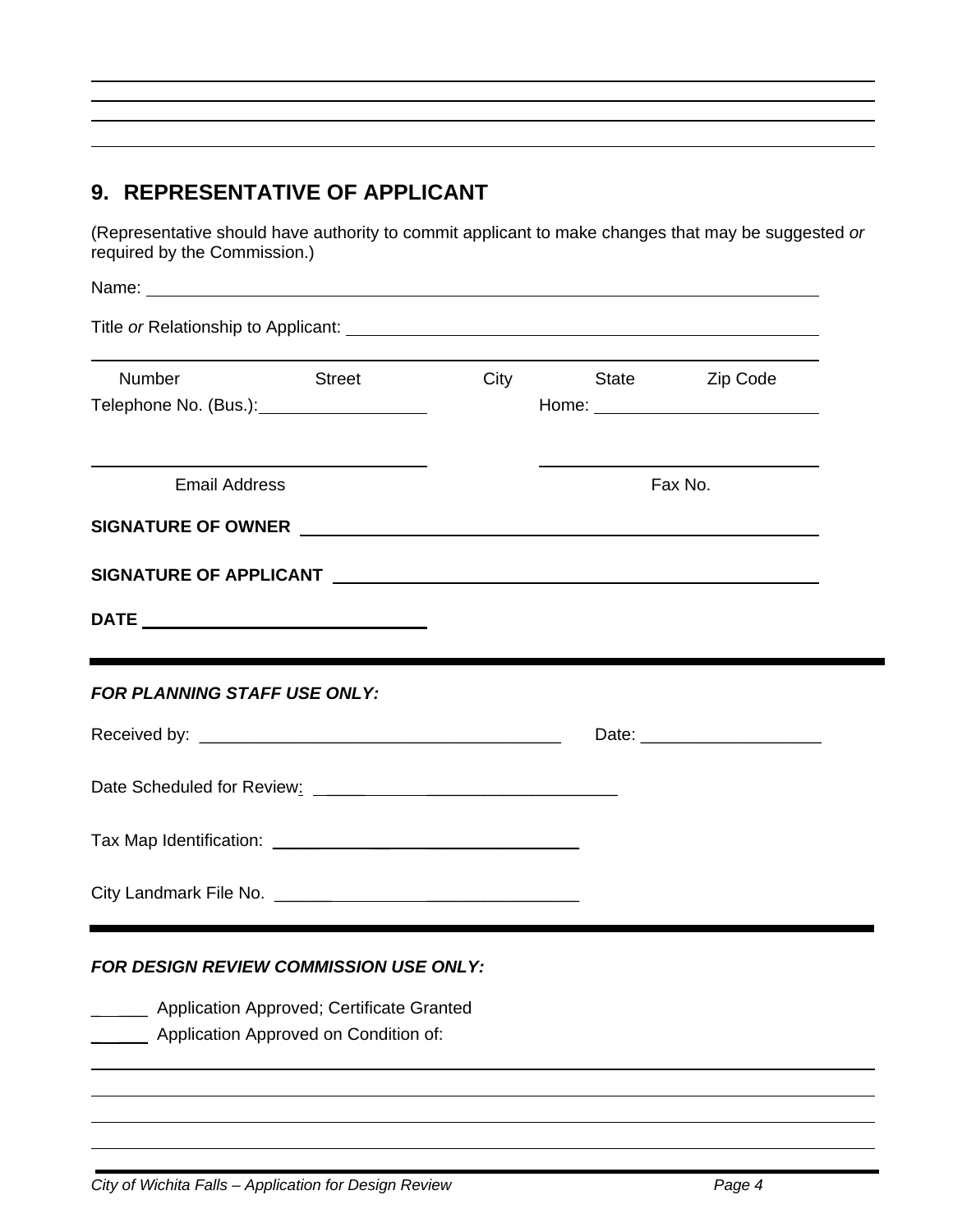| By |                                                      |                       |                            |
|----|------------------------------------------------------|-----------------------|----------------------------|
|    | Condition(s) Met:                                    | Date: _______________ | <b>Certificate Granted</b> |
|    | Application Disapproved For the Following reason(s): |                       |                            |
|    |                                                      |                       |                            |
|    |                                                      |                       |                            |
|    |                                                      |                       |                            |
|    |                                                      |                       |                            |
|    | <b>FOR OFFICE USE:</b>                               |                       |                            |
|    |                                                      |                       |                            |
|    |                                                      |                       |                            |

 $\overline{a}$